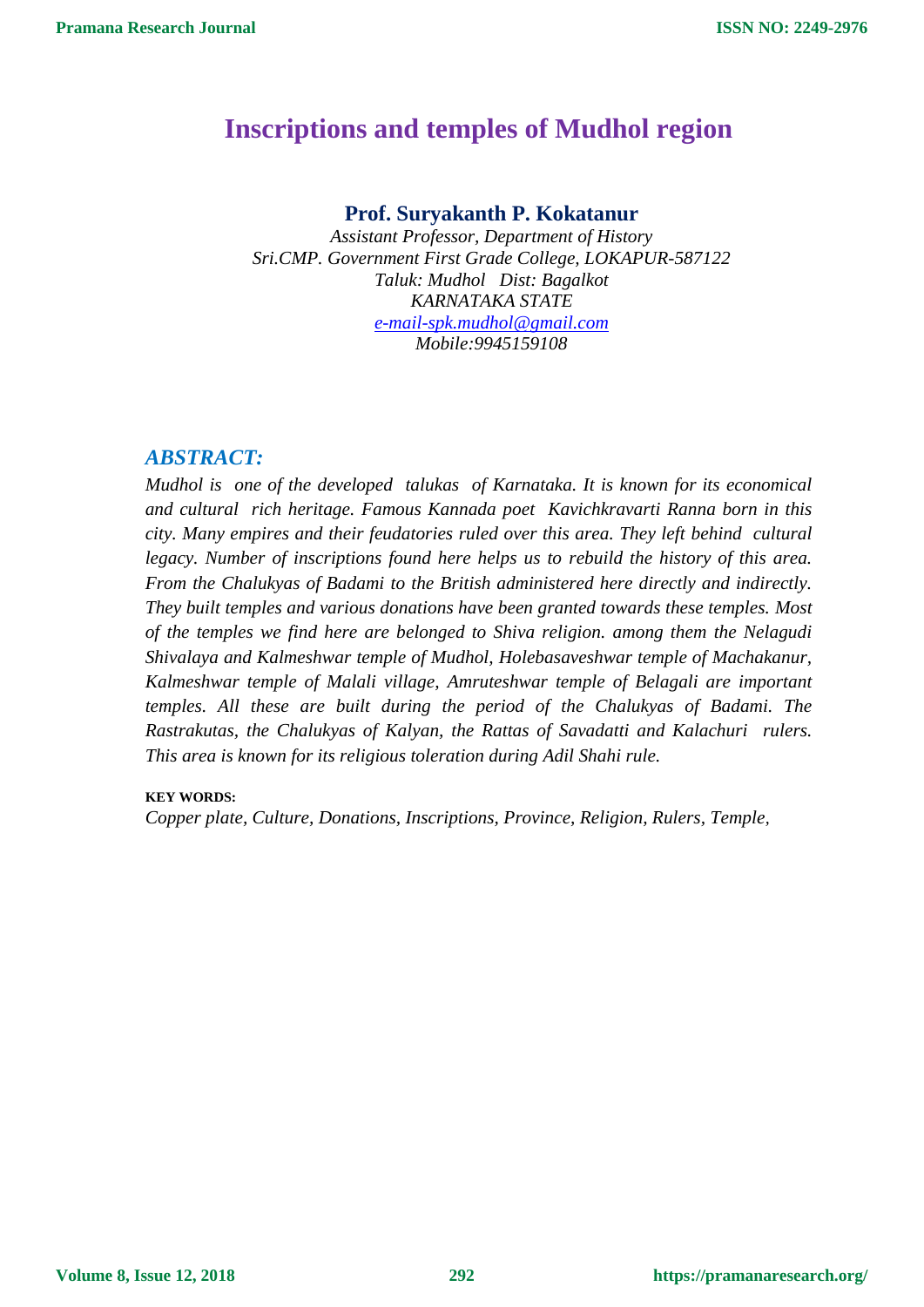## **INTRODUCTION:**

Mudhol is one of the important talukas of Bagalkot district of Karnataka state. Geographically it is located at 16.21' N 75.17 E 16.35N 75.28E**1.** It has an average elevation of 549 meters and it is about 60 km from the district headquarters of [Bagalakot,](https://en.wikipedia.org/wiki/Bagalkot) lies on the left bank of the [Ghataprabha](https://en.wikipedia.org/wiki/Ghataprabha_River)  [river](https://en.wikipedia.org/wiki/Ghataprabha_River) naturally very fertile area. As per the inscriptional records the name of the Mudhol is *Mudhuvolal*, means a beautiful city. Renowned scholar late Dr. B.R.Hiremath opined that the name of Mudhol is came after a person '*Muddana*' **2** . During ancient period it was part of *Belugali*-500 and *Jambukhandi-*70, well-known administrative units. It is famous for its literary feats. [Ranna,](https://en.wikipedia.org/wiki/Ranna) a Kannada poet of renown, is popularly known as "Mahakavi" or the great poet who wrote *Gadhayuddha* mahakavya. This taluka area had a rich cultural heritage. Several dynasties ruled over this region and left legacy of culture. They build temples and liberal grants were made towards these temples and their associates. The temples of this area and inscriptions shed light on ancient history of the region. Mudhol is famous for breeding dog, known as the *Mudhol Hound* famous for hunting which was appreciated by British Empress. Now Indian army is inducted these hunting dogs. Mudhol was one of the 9 gun princely (Ghorpade) states of British India which ruled till 1947. During the British rule it was an Independent state. Historical *Halagali* uprising against the British took place in this taluk.

Archaeological and literary records throw light on the history of this area. We have important epigraphical records of both stone and copper plates helps to understand the history of various dynasties who ruled over this area. They belonged to the Chalukyas of Badami, the Rarstakutas, the Chalukyas of Kalyan, the Kalchuri, th Rattas of Savadatti and Adil Shahi and their Jagirdar Ghorpades of Mudhol administered in this area.

#### **METHODOLOGY:**

I have used here historical method. This paper based on purely fieldwork. Collected t the data and analyzed with the help of Primary and Secondary sources and synthesized finally

#### **INSCRIPTIONS:**

Several inscriptions of different rulers have been identified and they help us to build the history of this area. Historically we come to know that the rulers of the Chalukyas of Badami were the first to rule over this area. A copper plate of Mudhol<sup>3</sup> belonged to the Chalukyas refers the name of *Pugavarman*. He was son of Pulikeshin-I. He had the title of '*Vijayi*' and got victory in 108 wars. This was the first inscription of this region. The object of the epigraph is to register a second gift(*dwitiya manyam*), apparently of land, in the village of [Maḷa]keṭaka to the deity *Varahideva* by Pūgavarman for securing good results in this world as well as in the next. The gift land was divided into thirty-three shares, to be enjoyed, apparently by different beneficiaries whose names, however, are not specified. The charter concludes with the usual verse extolling the merit of a pious gift. Along with this one of the Shiva temple of Mudhol resembles the Chalukyan feature and some scholars opined that they might have built temple and various grants were given during their tenure.

Rastrakutas also ruled here with the help of their subordinates. Inscription of Lokapur in Mudhol taluka refers few names and administrative units and temple of Lokapur built by them. The Lokapur**<sup>4</sup>** inscription which is concerned with the rule of Rastrakuta Kannara mentions about the *Chellaketana* family. There is a reference to 'endowments given by *Lokate* who was one of the four sons of *Tailkabbe.* From this it becomes clear that Tailakabbe was Bankeya's beloved wife. They bore five children of these we find mention of Kundatte, Lokate, Dhore, Banka, and Dhonda. Bankeya's second son was Lokate or Lokaditya. Like his father, he was brave and adventurous. He has been referred in the inscriptions with different names as Lokade, Lokatte, Lokayya, Lokateyaras, Lokaditya etc. Bankapur town was built in the name of Bankeya, a descendant of Chellaketan dynasty, Lokapur town was built in the name of his son Lokaditya. They built *Lokamaheshwari* temple, *Lokantah* Basadi and *Lokasamudra* Lake. Present Lokeshwar temple of Lokapur is said to be Lokamaheshwari temple of ancient period. Few Jain images and other broken stone tablets have been identified. These shows that Lokapur was a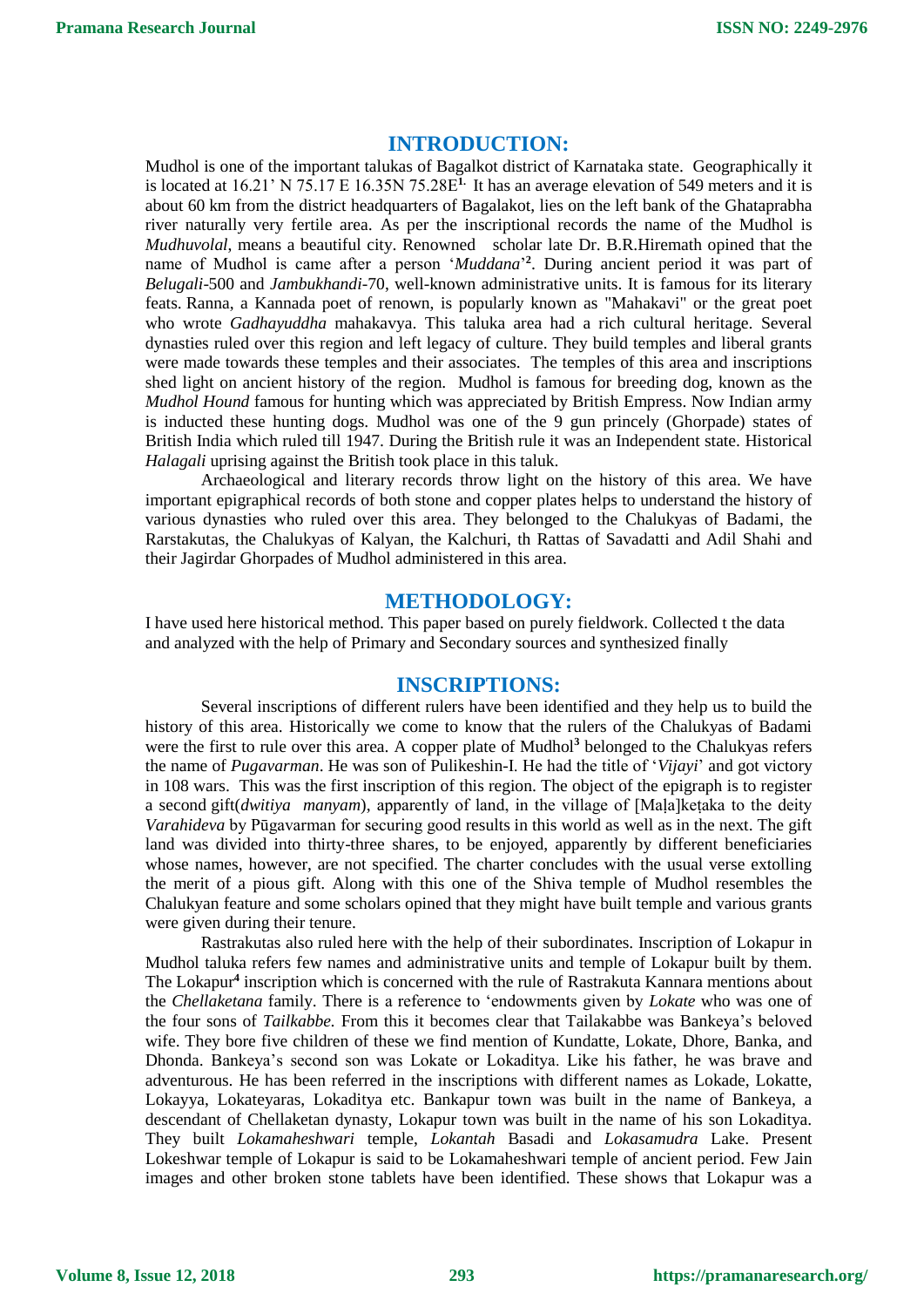famous centre of Jain religion during Amoghvarsha *Nrupatunga.* Along with this Nelagudi a Shiva temple of Mudhol also resembles Rastrakuta architectural features.

The Chaluklyas of Kalyan ruled over vast area of Karnataka, Maharastra and Andhra Pradesh. In Mudhol and its surrounding area we find epigraphical records and temples which throw light on the Chalukyas of Kalyan. They ruled directly and with the help of their subordinates. Several inscriptions of Chalukyas have been identified in this region. *Rugi***<sup>5</sup>** inscription of Vikramaditya refers *Mahasamanta* a Ratta feudatory, who donated *Agrahara*. The inscription of refers *Tribuvanamalla* and his .Another inscription from *Kulali***<sup>6</sup>** village refers to the reign of Chalukya *Tribhuvanamalla* ruling from the capital *Kalyanapura*. Nakisetti gave an agricultural land measuring 12 mattaras and a plot of land measuring 12 mattaras and some cash probably as income from the above lands. This land was purchased from three gaundas namely, Ketagaunda, Tailagaunda and Senagaunda. The grant was the purpose *of Khandasputita jirnoddhara, snana, Dhupa, Deepa and Nivedya* of god *Kalidevaswam*i located in the village *Kunile* or *Kulile* which was located in Belagola-300. *Mantur***<sup>7</sup>** inscription belonged to the period of *Jagadekamalla*-I mentions that he was ruling from *Hottalakere* region. A Ratta feudatory *Ereyamma* is also referred. Ereyamma gave five *gaddyana* income from penalty to a *Mahajanas* of Mantur. Madhusudanayya and other officers built a lake called *Rattasamudra* in Mantur. Tailpa-III is referred in *Gavimath***<sup>8</sup>** inscription of Mudhol. Ratta feudatory Laxmideva was ruling form *Venugrama*(present Belagavi). His officer Kallapa Chamupa gave land grants to god *Gajeshwar* and *Acharyas* of Panchmath of Mudhol. Another inscription**<sup>9</sup>** is belonged to Ratta Laxmideva II, it refers his *Mahadanadanayaka* Settigutta along with Mahabanaju of Belagali who made donations to a local Basadi.

Other feudatories of Kalyan Chalukyas also ruled over this area. *Mudhol***<sup>10</sup>** inscription refers that king Bijjala was ruling from Milara *nelevidu.* Another inscriptions is from *Shirol***<sup>11</sup>** village refers a grant to *Nageshwar* temple of Shirol by four hundred *Mahajanas* of Hiriya *Agrahara* of *Jambhukhandi.* Few officers of Bijjala from Shirol are also are also referred. *Senubhova* Vishwanthdeva and *Hoddiyara* Hollagavudna are important officers are mentioned here. Damaged inscriptions from *Machakanur* village also mentions donations of five *kolaga* land to a local Shiva temple. Another inscription from the same place mentions officers like *Koriyapa* and *Bora.*

We also come across an inscription of Adil Shahi period, which mentions donations to a local Shiva temple. This inscription belonged to Ibrahim Adil Shah of Bijapur. It refers Honnapa son of Narasapa Konadapas brother. They made a special grants to a Shiva temple *Kalmeshwar* for its renovation by the orders of Adil Shahi rulers of Bijapur. This is one of the best example for religious toleration of Shahi rulers.

During the period of these rulers the all the kings, subordinates and officers have encouraged the overall development of this region. They build temples, various grants were given. Socio-Economic prosperity was flourished. They also maintained the equality among all religions of the society.

#### **TEMPLE**S:

I have surveyed throughout the Mudhol taluka region and collected the evidences of temples, sculptures and inscriptions which throw light on the temples Culture of this area. Most of the temples are belonged to Shiva religion.The Shivism is existed in this area since long back. Many temples are in good condition. But most of them are renovated and few are fully ruined.

Among them *Mahadev* temple, which is called as *Nelagudi* (which means underground temple). It is 12 feet below the ground level. Oldst temple of this region. It is built during various rulers and resembles the features of the Badami Chalukyas, the Rastrakuta and the Chalukyas of Kalyan temple architecture. East facing temple has Garbhagruha*, Antarala and Navarang*. It is a *nirandhar* temple, having ancient *Shivaling* in the Garbhagruha (sanctum). The doorway of the Garbhagruha is decorated with beautiful sculptures. It is in trishakha model. Various sculptures like war scenes, erotic, dancing figurines, *ardhagambha* and pot like sculptures are engraved. In the lower panel of doorway the *dwarapalakas* are carved beautifully. In the *uttaranga* part of the doorway a beautiful *makaratoran*s is created. In the *lalata,* Ganesha ingraved. In Antarala, the platform is constructed in both sides of the passage. The doorway of Antharala is simple but is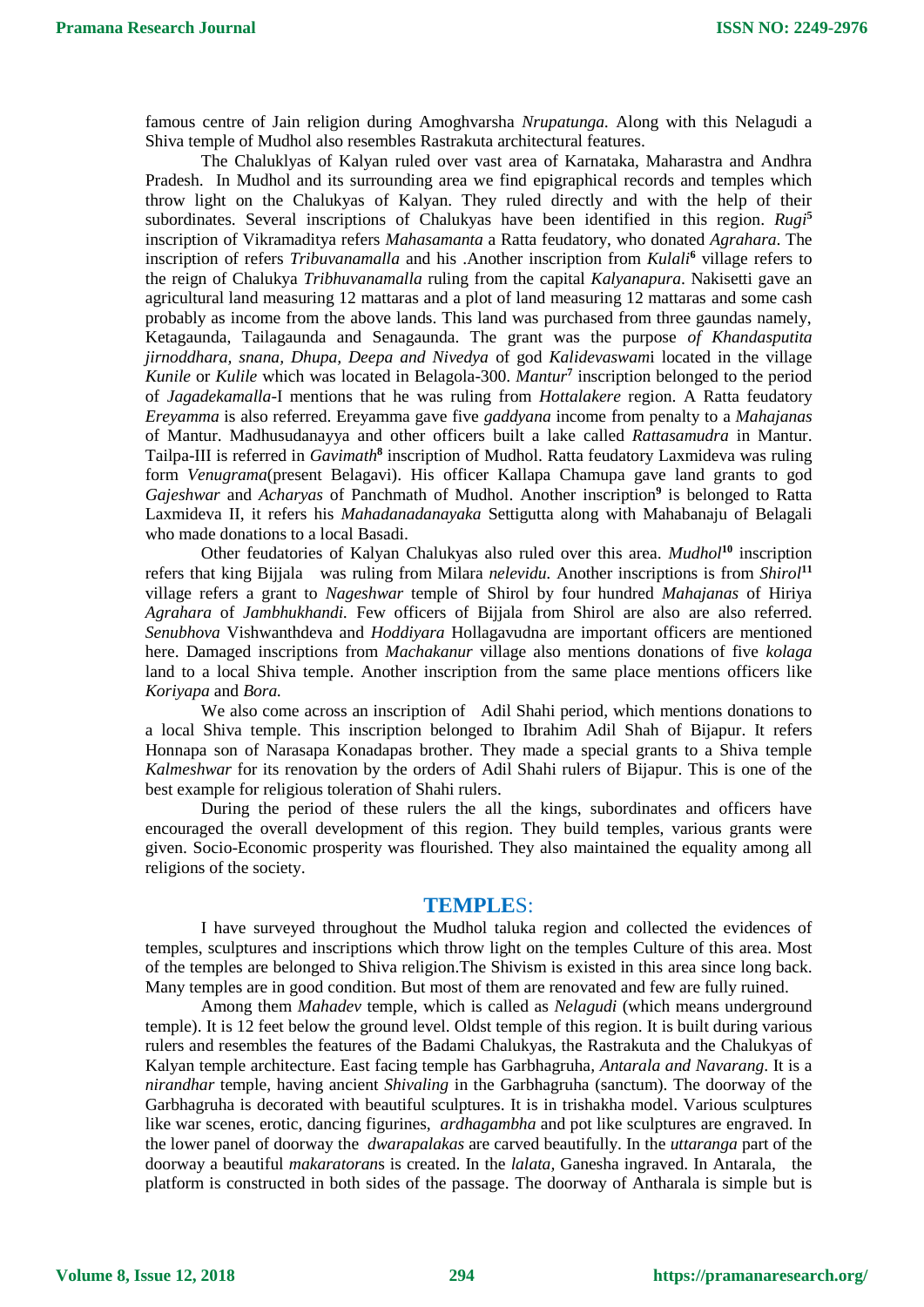having *jalandras* in both sides. This *jalandara* made temple more beautiful. In the lalata of antharala, Gajalaxmi sculpture is engraved. There is spacious navaranga with four pillars in the centre. They are beautifully carved. The sculptures like flowers, pots like, birds and Puranic scenes. The corner pillars of the temple also have beautiful carvings. Nandi is installed in the middle of the Mantapa. Along with this the temple has Pilasters all along the wall. The beams of Navarang is engraved with *Sapatamatrika*, birds, Gajalaxmi, Brahma, Shiva, Kalingamardhana and other miniature sculptures have been beautifully embossed. The *Bhuvaneshwari (*ceiling) had a beautifully carved *Ashtadikpalaka* panel. The *Nataraj* with the centre, *Indra, Agni,Yama, Niruti, Varuna, Kubera, Vayu* and *Ehsan* are created. But the most of the part of this panel is damaged and renovated. We can see a doorway in the Northern Part of the Temple. The *devakoshtas* (cell) in the Navarang are also renovated. The sculptures of Ganesha and Saptamatrikas are kept in the Navarang both of them are damaged. The temple is below the ground level and houses have been built around it. So its outside sculptures (*Horabhitti*) cannot be seen. The *Shikhara* part of the temple is fully renovated. The entrance doorway of *Mukhamantap* is built during Rastrakuta period with the Gajalaxmi in the lintel of the doorway. Two pots have been erected on the upper side of the door. The temple is fully painted and many features are not seen perfectly.

Another Shiva temple in the Mudhol is *Kalmeshwar*. It is facing east and built in the Kalyani Chalukyan style. It has *Garbhagruha, Antarala* and *Navaranag*. An ancient Shivaling is installed in the Sanctum. The door of the antarala is decorated with the *jalandaras*. The Navarang has four pillars and pilasters. They are decorated with Kalayan Chalukyan features. Nandi is installed in the middle of the Mantapa. In the lintel of entrance of navarang, an inscription is fixed dated 1620AD belonged to famous Adil Shahi ruler Ibrahim Adil Shah-II and it refers an officer Honnapa of Adil Shah Sultans of Bijapur who granted charities for renovation of this temple. The *shikhara* and *bhitti*( outer wall) part of the temple are fully renovated and very difficult to know the features of the temple fully.

*Sidharameshwar* is another temple of Mudhol town. It was built during Ghorpade rulers of Mudhol (Princely state). Though it modern in nature, we can see some of the sculptures used to construct this temple are of ancient period. The entrance doorway is decorated with shafts belonged to the Kalyani Chalukyan period. The doorway is having *Trishakha* model. The sculptures like elephant, Peacock and flowers are erected. In the lintel Ganesha is engraved. In the Uttaranga of this doorway, three *Nagar Shikhara models* with two *Simha Prabhavali* are embossed. In the bottom of the door two *Dwarapalaka*s are created beautifully. These doorframes were are brought from nearby village Belagali.

*Belagali* is one of the famous villages of the Mudhol Taluk. It is 15 kms away from taluka place Mudhol. During ancient period it was headquarters of *Belugali-500* administrative unit. A number of temples, fragmented sculptures and ruined foundations of temples are seen in the every corner of the village. It seems the village had complex of many temples which reflects the culture of the village. Among them *Amruteshwar* is in good condition and partly renovated by Karnataka State Archaeological Department. This is the biggest temple of the Mudhol taluka. The basic features are intact even after the renovation. The Temple is in Kalyani Chalukyan style with red sand stone. It has a *Garbhagrugha, Antarala and Navarang.* It has three entrances.The doorway of Garbhagruha is simple with *sthambhashakha* with *ardhagambhas*. In the upper part (*uttarang*),I t has a *nagara and vesara shikhara* models. In lintel Ganesha is created. In the Antarala, Nandi is installed in the middle.The doorway is decorated with *jalanadaras*. In the either side if the doorway,*ardhagambhas* are created. In the upper part pillar is decorated with flowers.

There are four pillars in the Navaranga. In the *peethbhaga* of pillars the *nasi* is created. The shaft is square type. The upper part of the pillars are decorated with the flowers, chain like design, circles, octagonal designs, pots and *kalashas*. In the *bodhige(potika)* part *nagabhandas* are engraved. The ceiling in the Navarang is decorated with inverted lotus. There are four *devakoshtaks* attached to the navarang and they are decorated with *Dravida shikhara* models on the top. The temple has *kakshasana* which is made temple more beautiful. The Navarang has three entrances. The outer side of the Kakshasana is decorated with flower like strips. The Bhuvaneshwari (eeiling is) newly created. The s*hikhara* is fully renovated. The temple has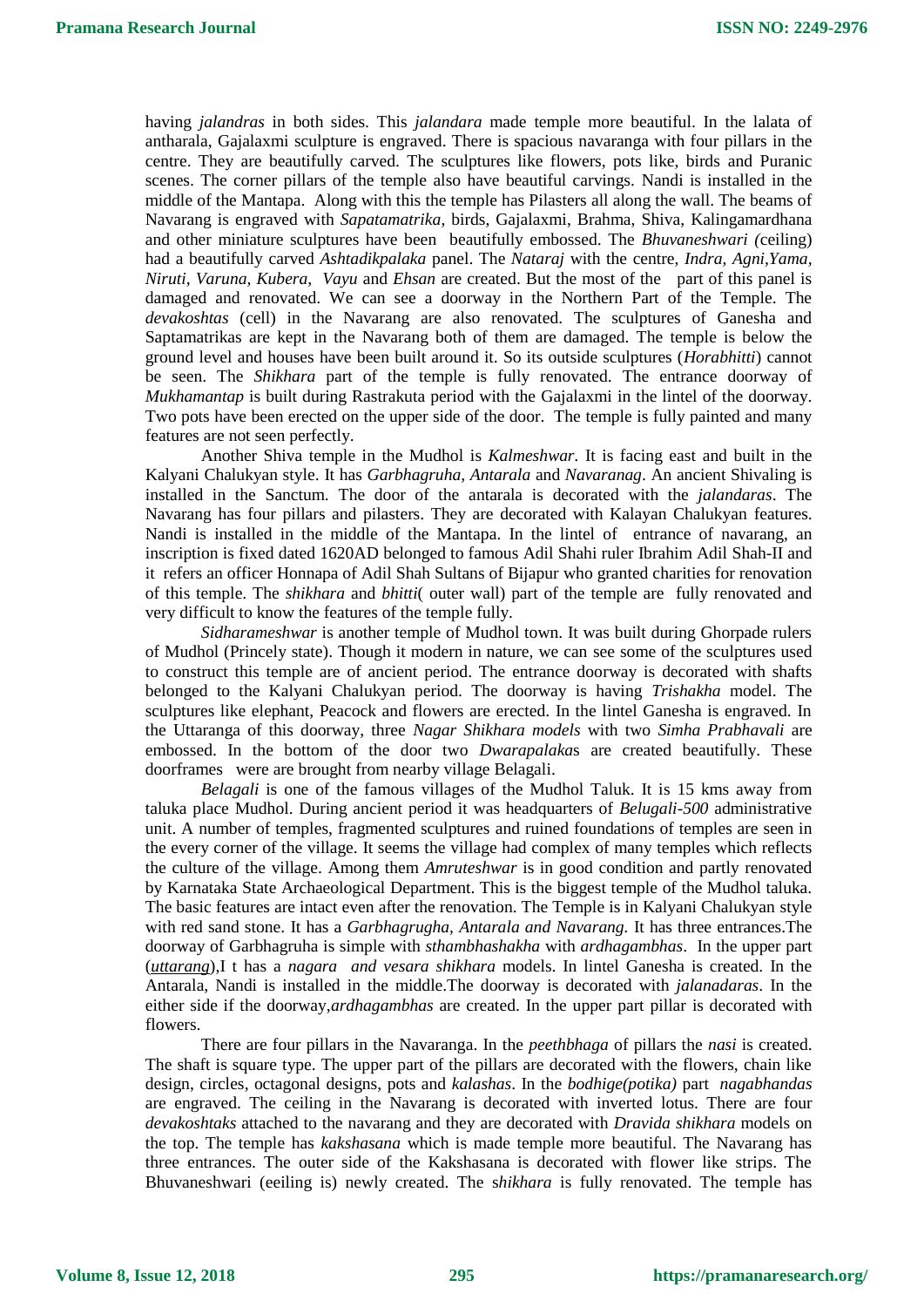*kapota, gala, tripatta, kumuda* portions in the *Adhistan part.*The outer ( *Horabhitti*) wall is simple with having small *kudyasthambha*s (walls and columniation) structures and few are damaged. Some scholars opined that some features of the temple resembles the temple style of *Kadambas* of Goa.

Another temple in the Belgali village is *Mahalingeshwar*. It is *Dwikuta* (Two chambers) temple with having two *Garbhagruhas* and a common *Mantapa*. Both consisted of Shivalingas. The doorways are created in *Trishakha* model. The four pillars in the middle of the Navarang are decorated with chains and flowers.Two *shikharas* on the gabhagruha are fully renovated and can't see any ancient features. *Ramlingeshwar* temple is another temple in Belagali .Though the temple is old most of the part of the temple is fully renovated.

*Machakanur* village is 18 kms away from Mudhol. There is a Shiva temple in the village named *Holebasveshwar.* It is belonged to the period of The Chalukyas of Kalyan. This temple is on the left bank of Ghataprabha River. It is built on the four feet high platform with red sandstone and is in good condition with *Pradakshinapath, Garbhagriha*, open *Antarala*, *Navaranga mantap* and a *Mukhamantapa.* Nandi is installed in the Garbhagruha and its doorway is simple. There is a open Navarang with 16 pillars. The pillars are carved beautifully with various designs. They are designed with bell shapes, star like and few are simple in nature. The *Bhuvaneshwari* (ceiling) of Navaranga is decorated with lotus and bell shapes. There is platform like circular structure in the middle of the Navarang. In front of the Navarang there are few *ardhagambhas* with having sculptures in their *bodhige(*potika*)* part. The entrance of the temple is decorated with the Shimha *Prabhavali* like, Hoysalas. Its *vimana* is fully renovated. Below the shikhara the sculpture of *bhringi* is depicted and two inscriptions regarding the grants to this temple have been found in this village. This temple will be under the flood waters of *Ghataprabha* River every year in the rainy season, which endangered the temple structure.

In *Malali* village of Mudhol taluka there is a temple called *Kalmeshwar*. It is built 12 feet below the ground level. The temple consisted a *Garbhagriha, Antarala ,Navarang* and recently built *Mukhamantap*. Shivalinga is kept in the Garbhagruha and its doors are fully renovated. *mantapa* has four beautifully carved ancient pillars. The chain and flower like sculptures are being engraved on the pillar made the temple more beautiful. They resembles The Kalyani Chalukyan features with square base, above it *Kapota ,Kumauda,Tripatta Kumuda* have been designed. In the middle of the pillars pot like designs are ( *kumbh*) created. In the ceiling of the Mantapa is decorated with the inverted lotus. The *Devakoshtas* are attached with Navarang. Vithal–Rukmini sculptures are kept inside. There is *Nagashilpa* in the Navaranga belonged to ancient period. Nandi is installed in the middle of the Mantapa. The temple is renovated several times. The *shikhara* is also fully renovated and we cannot find any ancient features.

*Lokapur* is 22 kms away from Mudhol. There is a Shiva temple called *Lokeshwar*. It is an ancient temple and most of the parts of the temple are fully renovated. *Garbhagruha* is renovated and a Shivlinga is kept inside. The *shikhara* part is fully renovated. The Temple is called as *Lokamaheshwari* in the inscriptions. The inscription is belonged to the Rastrakuta king Amoghavarsha and refers his officers *Veera Bankeya* and *Lokate*. Lokate is one of the four childrens of *Tailakkabbe*. The present Lokapur is named after this Lokate. Few scholars opined that The *Lokamaheshwari* temple referred in the inscription is the same Lokeshwar temple of Lokapur. Presently the ancient features of the temple are seen only in the doorway of the entrance of the temple. In the premises of temples, a number of broken pieces of stone tablets and hero stones are kept which throws light on the culture of this area.

In *Mantur* village we can see a number of Shiva temples among them few are fully damaged. *Kallaling* is one of them. It has only *Garbhagruha* and *Mantapa*. The Garbhagruha fully damaged by the thieves for the want of wealth (*nidhi*), Mantapa has four simple pillars. The *shikhara* is fully damaged.

*Halagali* village is famous for uprising against British during 1857. There is a *Veerabhdra* temple is belonged to the ancient period and fully renovated. It has *Garbhagruha*  and open Mantapa. Veerabhadra image is installed in the Garbhagruha.The Bedas of this village who fought with the British kept their arms in this temple. Another Shiva sculpture of this village is *Bhairav* image in the *Borappanakolla* hilly area. A cave is converted into a temple like